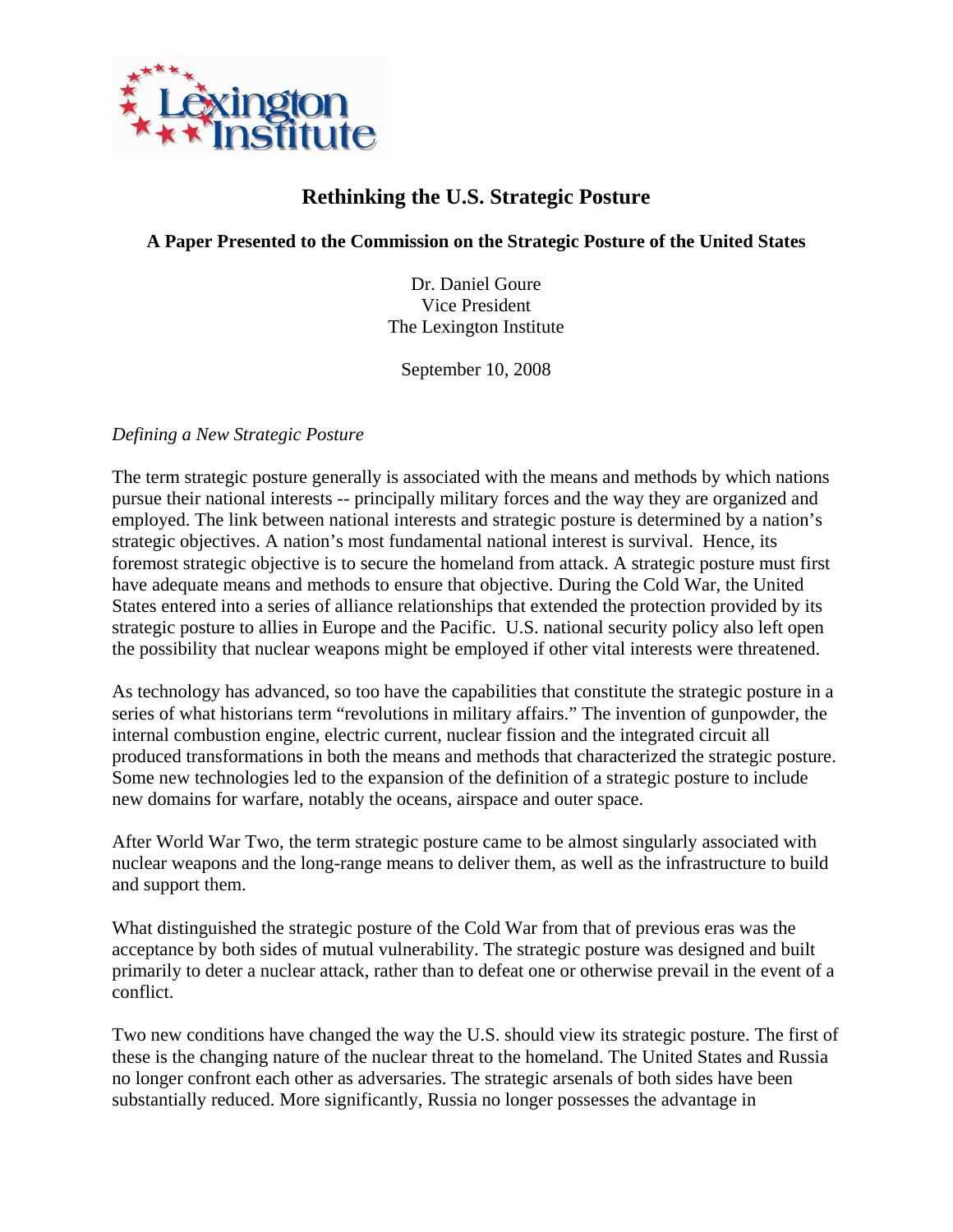conventional forces that once necessitated the threat of escalation to first use of nuclear weapons. Nuclear forces will remain an important, even central, element of the U.S. strategic posture for the foreseeable future. However, the danger of a large-scale nuclear attack on the U.S., its allies or other vital interests is extremely small.

The collapse of the Soviet Union also opened up the ability to deploy defenses as part of the U.S. strategic posture. Homeland vulnerability was no longer a prerequisite for a credible deterrent. The U.S. decision to withdraw from the Anti-Ballistic Missile (ABM) Treaty allowed it and Russia to deploy both defenses of the homeland and advanced theater missile defenses. While such capabilities are insufficient as yet to significantly impact the Russian or Chinese strategic deterrents, they hold forth the prospect for a highly capable defense against more limited threats.

The reduction in the risk of a major nuclear conflict did not result in the elimination of the danger of attacks on the homeland or on U.S. allies. During the Cold War, Russia rejected the Western concept of limited nuclear strikes, particularly if strategic forces were involved. However, the new Russian military doctrine, promulgated in 2000, overturned this long-standing policy. The new doctrine explicitly called for the use of limited nuclear strikes as a means of halting regional aggression. Analysts have interpreted this doctrinal shift as reflecting Russian concerns regarding its ability to defeat a U.S./NATO conventional threat.

Even as the Soviet threat was disappearing, the proliferation of nuclear weapons and their means of delivery raised the specter of limited attacks against the U.S. homeland or vital U.S. interests by others. While some have argued that regimes such as North Korea and Iran would be the most likely to employ such weapons covertly, the fact that both nations are investing heavily in longrange ballistic missiles suggests that this threat be treated as equally plausible.

The second condition impacting any appreciation of the U.S. strategic posture is the revolution in computing, communications and information technologies (IT). The U.S. has taken advantage of these technologies to promote a transformation of its intelligence activities as well as its military capabilities. As it impacts the U.S. strategic posture, this transformation has allowed the creation of so-called non-nuclear strategic capabilities.

But the U.S. does not have a monopoly on these technologies. Nor are these technologies any longer primarily the province of governments. The IT revolution is being driven by the global marketplace. It is largely commercial in character. The rate at which information technology is refreshed -- eighteen months or less -- challenges any government, including the U.S., to keep up. Most of the chips and much of the software that is at the heart of all U.S. IT systems is now acquired from overseas. It is almost impossible to ensure that the hardware and software are secure. The costs associated with the development of proprietary systems and software are becoming prohibitive even for the U.S.

At the same time, the IT revolution is putting new weapons in the hands of hostile interests. Terrorists, criminal organizations and rogue regimes can now access military-quality communications, information and targeting capabilities that only a few decades ago were solely the province of a handful of intelligence and military agencies. Groups have arisen, such as the Russian Business Network (BNN), which specialize in cyber crime.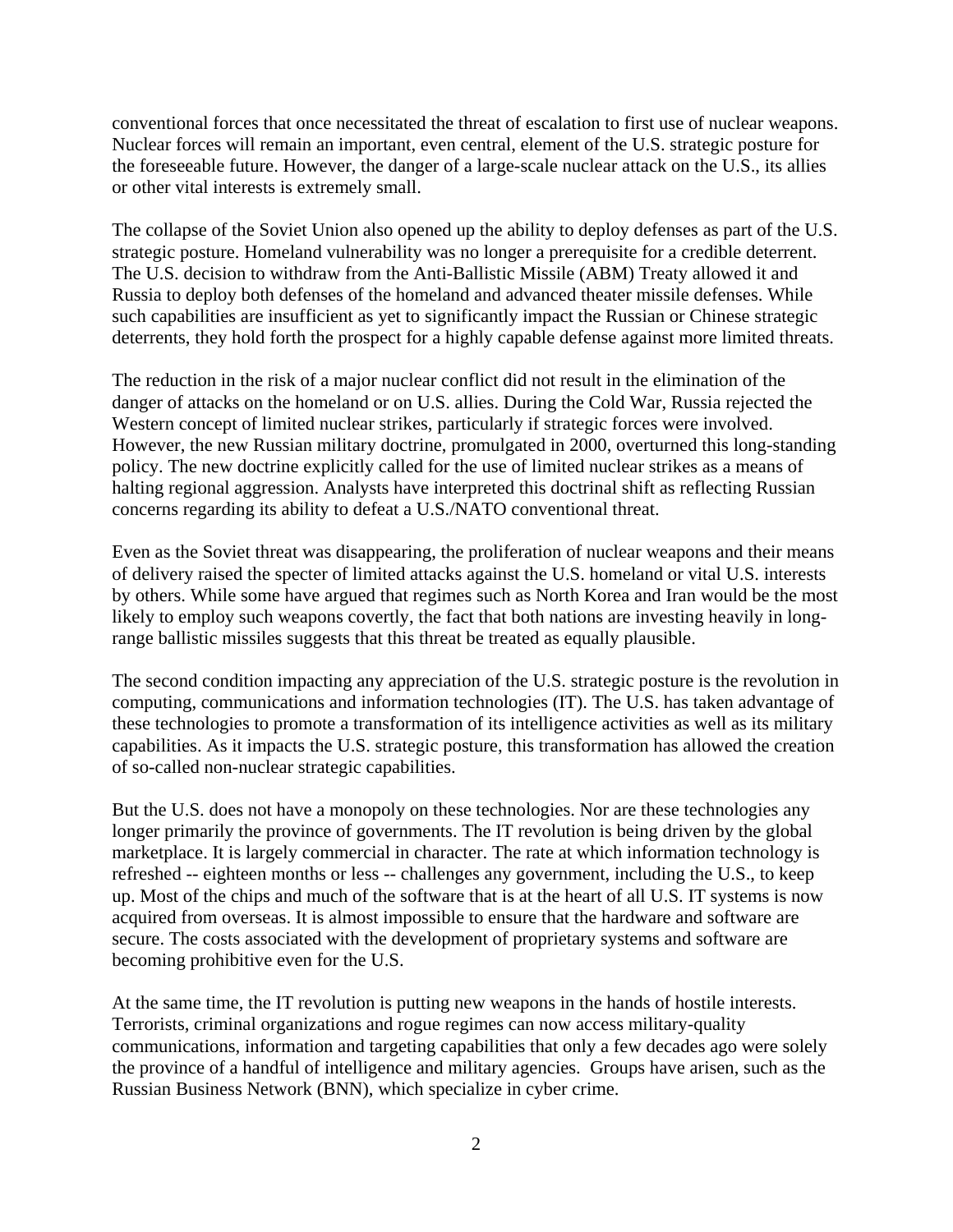What is even more ominous is the rapid advancement that has occurred in sophisticated and automated tools for attacking networks and computers. As a result, those seeking to attack networks do not need to recruit computer experts. Virtually anyone with access to a computer can now serve as a foot soldier in hacking attacks. There is a significant and growing asymmetry between cyber offense and cyber defense.

The commercial and military investments in IT are producing enormous benefits. They are also creating new vulnerabilities. U.S. government and commercial IT systems are being subjected to a constant and growing threat of intrusion and interference. The sources of this threat range from malicious individuals to criminal operations, foreign intelligence services and stateless terrorists. The *National Strategy to Secure Cyberspace* (NSSC) described the threat as follows:

Cyberspace provides a means for organized attack on our infrastructure from a distance. These attacks require only commodity technology, and enable attackers to obfuscate their identities, locations, and paths of entry. Not only does cyberspace provide the ability to exploit weaknesses in our critical infrastructures, but it also provides a fulcrum for leveraging physical attacks by allowing the possibility of disrupting communications, hindering U.S. defensive or offensive response, or delaying emergency responders who would be essential following a physical attack.

This threat has been raised to a new level with recent massive cyber attacks on Estonia and Georgia. While these events inflicted only limited damage or disruptions they are certainly a portent of things to come. Also, these recent attacks highlight the difficulty in providing adequate forensics to support high confidence attribution. Although there is not incontrovertible proof, the educated guess is that the Russian government was behind the recent attacks. It is possible that these attacks were not carried out directly by Moscow, but rather by the BNN under contract to the Russian intelligence services or the Ministry of Defense. Chinese military doctrine refers to something called "The Assassin's Mace," which a number of experts believe is a massive, preemptive cyber attack designed to render an opponent's military, governmental and major infrastructure systems inoperable.

What has emerged from the IT revolution is the prospect for a new form of warfare consisting of the manipulation of bits and bytes in an artificial environment, cyberspace. The U.S. military speaks of computer network operations, which includes actions taken to leverage and optimize the information networks on which weapons systems and forces are increasingly dependent, as well as offensive and defensive operations to gain information superiority and deny the enemy this enabling capability.

The U.S. effort to appreciate this new form of warfare and develop relevant policies and plans for both offensive and defensive actions in cyberspace has barely begun. Moreover, the nature of the cyber domain suggests that a conflict conducted there will be quite different from any involving conventional or strategic forces. For example, understanding the cyber battlefield (as distinct from collecting intelligence) may require penetration of networks and data bases owned or operated not only by adversaries or military organizations, but commercial as well as governmental systems in the hands of neutrals, even allies. Most of this effort will have to be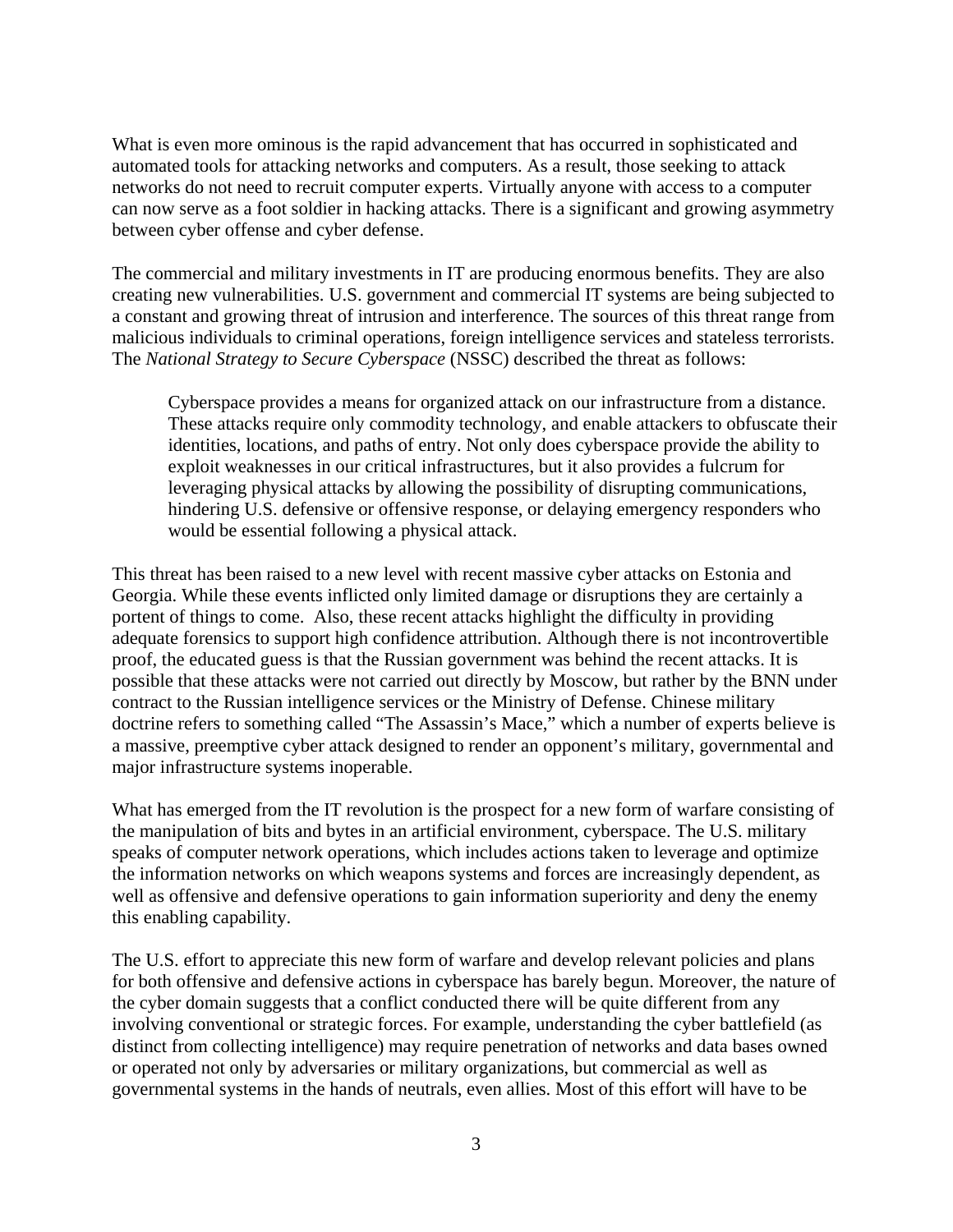conducted in peacetime. It may be possible for a nation or group to conduct a successful preemptive attack, placing cyber "time bombs" in critical software or even in the processors that are at the heart of modern computers, days, months, weeks and even years before triggering them. The nation might not know that the war was over and had been lost until its adversary transmitted the terms of surrender. Even then, after the conflict was over, much less when it was underway, there might be difficulty establishing the adversary's true identity.

Finally, there is the challenge posed by apocalyptic terrorism. While the threat of terrorism is very old, that posed by the intersection of radical fundamentalism and technology is unlike any the United States has heretofore confronted. For 20 years, Western civilization, generally, and the United States, in particular, has been challenged by an adversary whose implacable hostility to modernity and extreme interpretation of Koranic law permits the use of any means in the pursuit of its millenarian objectives. In short, the terrorist's goals are so extreme that they transcend politics. It is a conflict without compromise, and hence, without limits with respect to means and targets. It also makes the possibility of deterring such groups, at least by the threat of retaliation, extremely problematic.

A terrorist group that possesses malevolent intent but lacks capabilities is perhaps of interest to political scientists, but is of relatively little concern to security experts. The problem is that a globalized economic and transportation system has given these terrorists potential access to advanced military technology and the means to deliver weapons to the U.S. homeland.

Many observers consider nuclear terrorism to be the most significant threat to U.S. security today. However, other potential means of attack, most particularly with biological weapons or using cyber techniques, could pose an even greater danger. Gaining access to nuclear materials or weapons is much more difficult than to sources of biological agents. Biological weapons are easier to transport and employ.

Countering this threat requires a balance between offensive measures, counterterrorism and counter proliferation and defensive measures, and homeland security. What is new here is the importance of defensive measures. Unlike the Cold War, when the sheer scale of the Soviet threat rendered both active and passive defenses irrelevant, now both kinds of defensive actions have purpose. The mere existence of defensive measures may well deter terrorist actions, if only because they heighten the risk of failure. A layered defense system, beginning with intelligence collection overseas, then border security and improved internal policing could actual defeat terrorist threats. In addition, a combination of infrastructure protection and enhanced response capabilities could limit the effects of any attacks that do succeed. Many of these same measures to secure the homeland from terrorist threats would also be effective in limiting the impact from limited strikes by states possessing weapons of mass destruction.

## *A New Strategic Triad*

Meeting these challenges will require a new strategic triad. The first leg of that triad consists of a restructured and modernized strategic nuclear force coupled to a robust strategic defense capability. Some missions that once could be accomplished only with nuclear forces may now be doable with advanced conventional ordnance. The second leg of the triad might, for want of a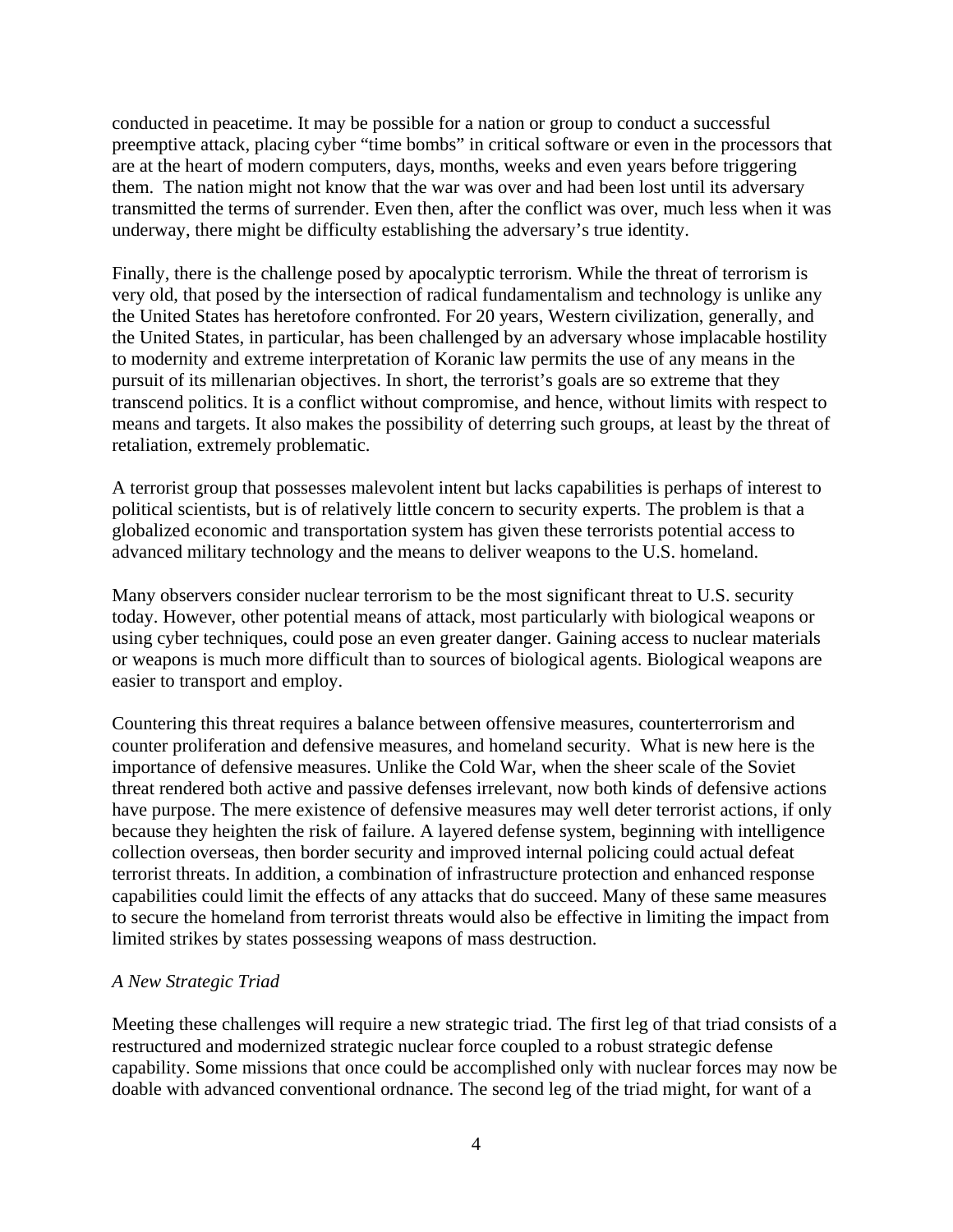more elegant term, be called cyberspace forces. Such forces would consist of both offensive and defensive capabilities. The third leg can be called strategic protective capabilities. These would include the efforts by the Department of Homeland Security (DHS) and other civil agencies to prevent terrorist attacks and reduce the consequences of both manmade and natural disasters.

The impact of emerging capabilities for non-nuclear strikes, strategic defenses, information operations and cyber war for the U.S. strategic force posture is reflected in the mission statement of U.S. Strategic Command.

Provide the nation with global deterrence capabilities and synchronized DoD *[Department of Defense]* effects to combat adversary weapons of mass destruction worldwide. Enable decisive global kinetic and non-kinetic combat effects through the application and advocacy of integrated intelligence, surveillance and reconnaissance (ISR); space and global strike operations; information operations; integrated missile defense and robust command and control.

Clearly, there is a blurring of the line between traditional military elements of the U.S. strategic posture -- those involving offensive and defensive weapons systems and supporting infrastructure -- and those involving broader measures to secure the homeland against a range of potential dangers and provide force protection for the military. Current activities intended to increase the resilience of critical infrastructure or the capability to recover from an attack harken back to civil defense and continuity of operations efforts undertaken during the Cold War. Although homeland security investments are explicitly focused on the threats posed by terrorist attacks and natural disasters, when considered in light of the expanded potential for strategic defenses of various types, they suggest the possibility for a damage limitation capability against rogue regimes possessing limited numbers of weapons of mass destruction and their delivery means.

Each leg of the new strategic triad will require shaping and investments. With respect to strategic nuclear forces, the United States continues to live off the decaying legacy of the Cold War force. For as long as it is retained, the strategic nuclear posture must possess three features. First, it must be of a size and character to deter attacks. The size of the force, the number of warheads and delivery means, is important if the U.S. is to ensure that no adversary believes that they can escape devastating retaliation. It must be postured in ways that make it extremely costly, if not impossible, for an aggressor to believe that he can initiate a disarming first strike. This means retaining both the land-based and sea-based legs of the erstwhile triad. In fact, the land-based force, with 450 silos requiring individual targeting, may be the most stabilizing force in an environment of reduced nuclear arsenals.

Second, to achieve its deterrent objective the nuclear force must be seen as a credible, hence usable, force. This may continue to be true for the existing force, in the event of a massive attack by Russia or China. It is not clear that the threat to turn North Korea or Iran into "a sheet of glass" is credible or desirable. Hence, at least some part of the force needs to be designed for limited or surgical missions against targets in those or similar countries.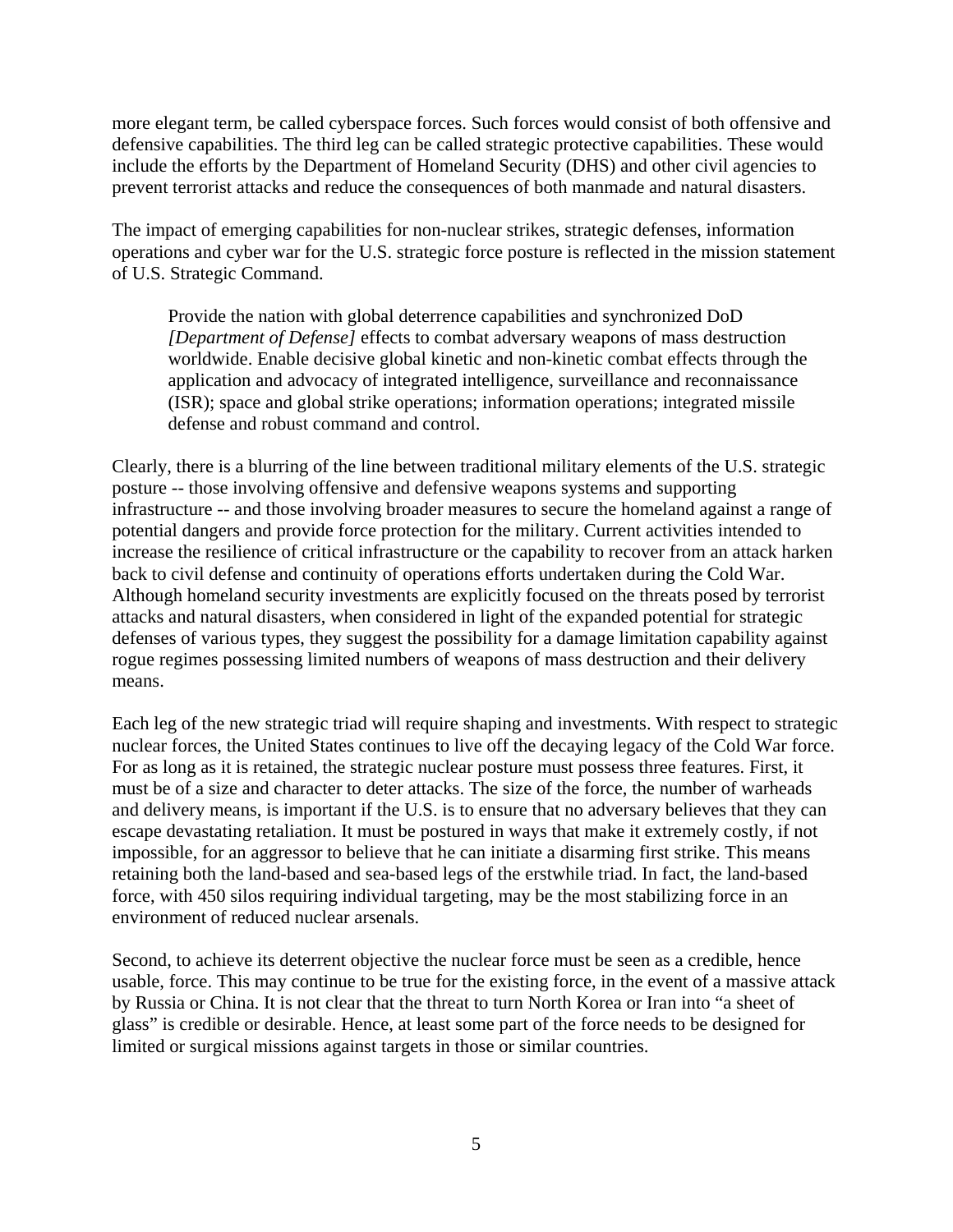Third, the force must be responsive to changes in the threat environment without recourse to actions that may increase instabilities. Efforts to de-alert strategic forces have been repeatedly shown to be either unverifiable or so complex as to make the force unresponsive. More significantly, many of the proposed de-alerting measures create a potential for a rearmaments race in the event of a change in the international environment.

The United States will require a credible, reliable and flexible strategic offensive posture for decades to come. Therefore, it is imperative that a plan be developed to provide for nextgeneration delivery systems. This means a new nuclear-capable strategic bomber and a follow-on ballistic missile submarine with a new missile. The land-based missile force has recently completed a refurbishment program. However, it is important to take the steps necessary to preserve the industrial base and design capabilities that support the intercontinental ballistic missile (ICBM) force.

Revitalization of the nuclear infrastructure is essential. There is a clear danger that the United States will lose critical skills in the design of weapons and parts. This form of disarmament by erosion is unacceptable, even if the decision is taken to begin down the long road to denuclearization. Revitalization must involve not just the weapons complex but many parts of the military infrastructure and weapons handling system as well. Recent events demonstrated that the Air Force let its skills in the management of nuclear weapons atrophy. Not only will a lot more money need to be spent to deal with the deterioration, but the Air Force needs to think about the career paths for new nuclear personnel.

The United States is only at the early stages of developing and deploying strategic and theater defenses. Only recently has the Missile Defense Agency been able to take full advantage of the opportunities provided by the withdrawal from the ABM Treaty in the development of weapons systems and operational concepts. Current systems such as the Ground-Based Midcourse Interceptor (GMD), Aegis Ballistic Missile Defense System (BMDS) and the Theater High Altitude Area Defense (THAAD) will provide one layer of defense against either intercontinental or shorter-range missiles. The ability to send tracking information from distant sensors to the missiles -- something prohibited by the ABM Treaty -- will increase the effectiveness of these and follow-on systems.

The U.S. has the opportunity to deploy layered defenses. In particular, it is developing systems that will be able to intercept many types of ballistic missiles in the early part of their flight trajectory. These systems will also be mobile, allowing U.S. defenses to alter their deployments in response to emerging threats. The Airborne Laser is scheduled to demonstrate that it can shoot down a boosting missile in 2009. The Kinetic Energy Interceptor (KEI) is a very fast missile with tremendous range that can be either sea-based or deployed in a land-mobile configuration. It could also serve to augment the GMD deployments in the United States and Europe. In the future, KEI could also be deployed at sea, providing a highly mobile and extremely secure means by which to deploy missile defenses to confront emerging threats. The Network-Centric Airborne Defense Element (NCADE) will be carried by fighter aircraft or unmanned aerial vehicles (UAVs) and will provide a tactically responsive boost-phase defense. NCADE is relatively low-cost and can be highly effective against the numerically small and technically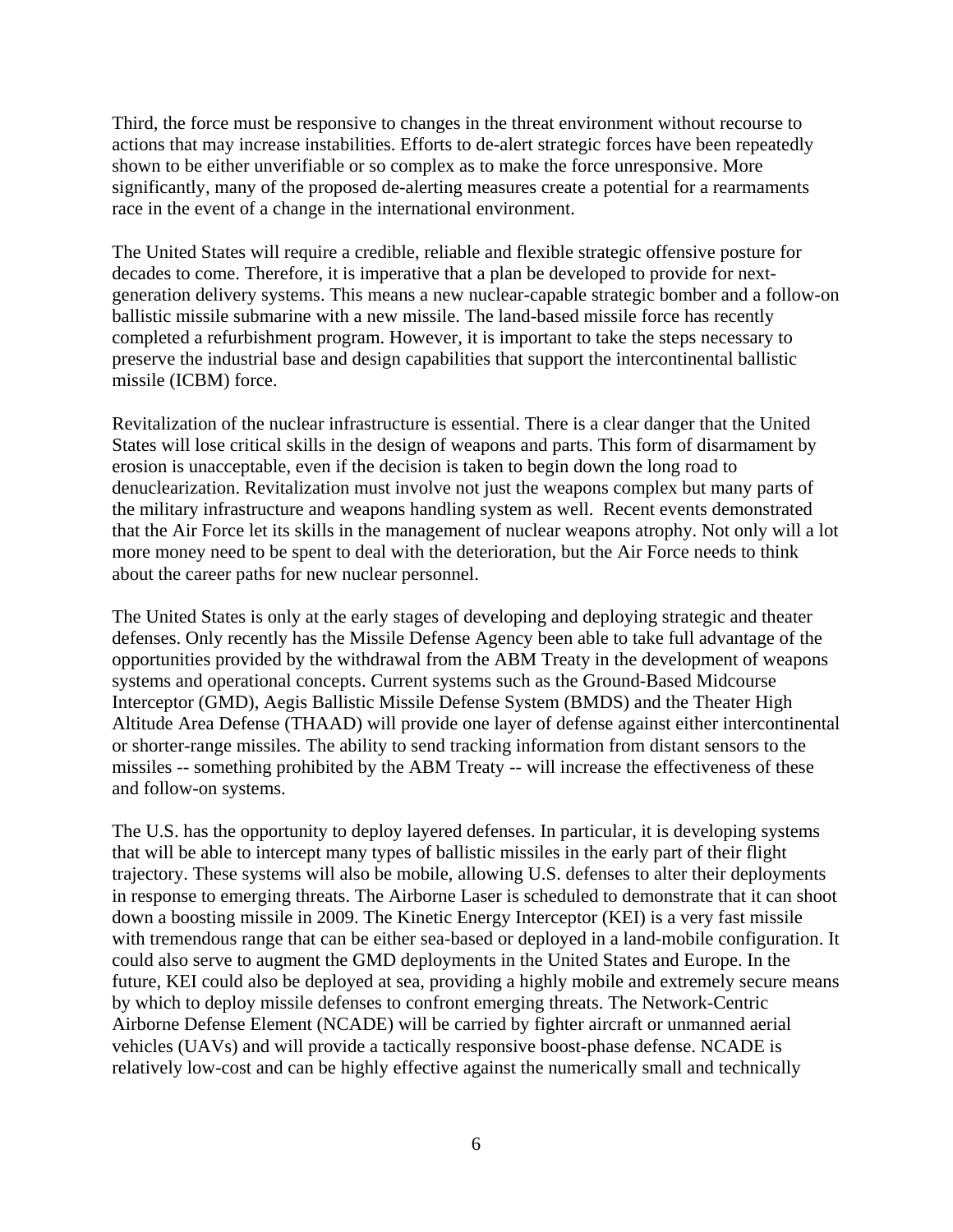unsophisticated threats posed by North Korean or Iranian ballistic missiles. By operating in layers, the effectiveness of missile defenses can be multiplied.

In addition to robust missile defenses, the homeland is likely to require defenses against airbreathing and sea-based threats. Such a defense need not be large, given the relatively small number of strategic aircraft in foreign inventories. However, such aircraft or even ocean-going vessels may deploy high-speed cruise missiles. Intercepting these will require advanced fighter aircraft such as the F-22, Global Hawk UAVs conducting broad area maritime surveillance, and command and control aircraft such as the Hawkeye E2-D and the Airborne Warning and Control System (AWACS). Aegis-equipped surface vessels employing the new Standard Missile 2 and soon the Standard Missile 6 can also contribute to effective air defenses.

The sea-based threats of concern are not the missile submarines or aircraft carriers of foreign nations. Rather, the threat is of non-state actors attempting to smuggle a weapon into the United States, or a rogue nation employing a commercial vessel to deploy a launch system within range of U.S. shores. Defense against sea-based threats is as much about intelligence and warning as it is about active defenses. Indeed, actually defeating such threats is relatively easy if they can be identified and tracked. The Navy/Coast Guard program for maritime domain awareness is intended to identify potential threat vessels allowing conventional maritime forces to inspect and, if necessary, intercept them.

Cyber offense seems to be the natural province of the Intelligence Community and the Department of Defense. The question is whether or not enough resources are being devoted to the tasks of understanding foreign networks and to conducting operations against them. Computer networks have become ubiquitous in the U.S., complicating efforts to define who should be in charge of their defense and how that should be accomplished. Currently, responsibility for cyber defense is spread across a number of government departments and agencies. Each government entity is responsible for its own defense. This is an area which cries out for effective coordination and strategic planning across the federal government, between levels of government and with the private sector.

It is even more important to consider ways of improving the defense of privately-owned and operated computer networks. DHS and the FBI have responsibilities in this area but limited authorities and resources. The broad responsibilities of both DHS and the FBI make it unlikely that they will be able to devote the resources and executive attention that cyber security requires. Reliance for protection solely on the private sector is problematic, at best. There may be a requirement for a new federal agency that can monitor the cyber domain, identify threats and respond to attacks on private networks and, perhaps, those on some parts of the government, as well. To perform its mission, this new agency would require unique authorities.

The concept of strategic defense needs to be expanded to include many of the measures now being taken to protect the homeland against terrorist use of weapons of mass destruction (WMD) and to assist in response and recovery in the event of a successful attack. Effective controls and surveillance of the borders is one aspect of a homeland security capability. Given the magnitude of the problem, much of this will have to be done using sensor technologies and networks. SBINet, a concept for instrumenting the borders, can provide part of the solution. In addition,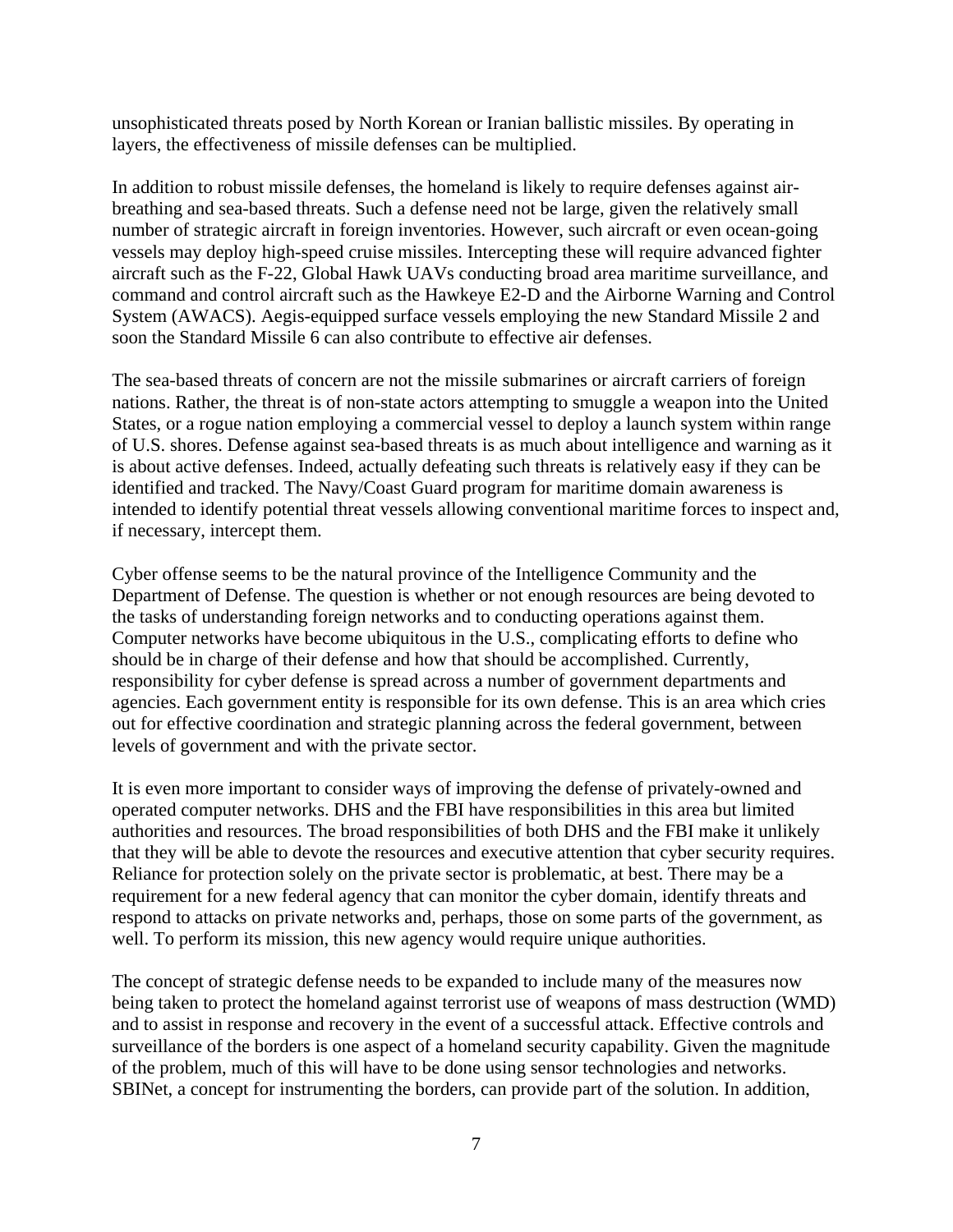DHS is deploying advanced sensors to provide automated detection of biological and nuclear threats. Additional cargo screening capabilities are needed at the nation's ports of entry.

Improving the security of the critical infrastructure, national resilience and responses to catastrophic events are of equal value whether the threat is catastrophic terrorism, natural disaster or an attack by another country using WMD. Minimum standards need to be set for the survivability of critical infrastructure. Continuity of operations plans should be required for the private sector as it is for the departments and agencies of the federal government. The National Guard must be funded, equipped and structured to provide a ready force to respond to any catastrophic event. Perhaps most important, the National Disaster Medical System must be organized, equipped, staffed and funded to provide a timely and effective response to any significant medical emergency.

It is quite possible to envision a slow evolution of the U.S. strategic posture away from its current reliance on strategic nuclear offensive forces and towards a situation characterized as defense dominant. Indeed, uncertainties regarding the stability of deep reductions could be ameliorated by the deployment of robust strategic defenses. As noted above, the combination of strategic defenses and homeland security measures could create the opportunity to replace a retaliatory strategy with one based on damage limitation or even damage denial, at least with respect to small threats.

Nuclear weapons will continue to serve a number of important roles in U.S. national security. Ultimately, their presence forces an aggressor to consider the possibility that the U.S. might employ its arsenal in an escalatory or retaliatory role. The search for conventional capabilities that can serve in lieu of nuclear weapons is laudable and should be continued. However, in the face of well-documented limitations on conventional strike capabilities and countermeasures already being pursued by adversaries, it is by no means certain that a credible all-conventional deterrent can be developed.

## *Arms Control Issues*

It is taken as almost an article of faith in the national security community that it is both possible and desirable for the United States to "put the nuclear genie back in the box." This is wishful thinking. Moreover, the effort to achieve a denuclearized world is more likely than not to create conditions of extreme instability -- one which will diminish U.S. security.

With respect to nuclear weapons, the Strategic Posture Commission is confronted by the need to choose between two clear and mutually exclusive paths to the future. The first is one that while hoping for the elimination of all nuclear weapons believes that day is far off, if ever. In the meantime, nuclear weapons will continue to play an important role in U.S. security. Although the first path could be achieved with a reduced strategic nuclear arsenal, that force, both delivery systems and warheads, would have to be modernized.

An equal or even more important role will be played by strategic defenses. These include not only defenses against ballistic missiles but air defenses and homeland security, as well. Many of the measures being undertaken to protect against WMD terrorism or to increase the resilience of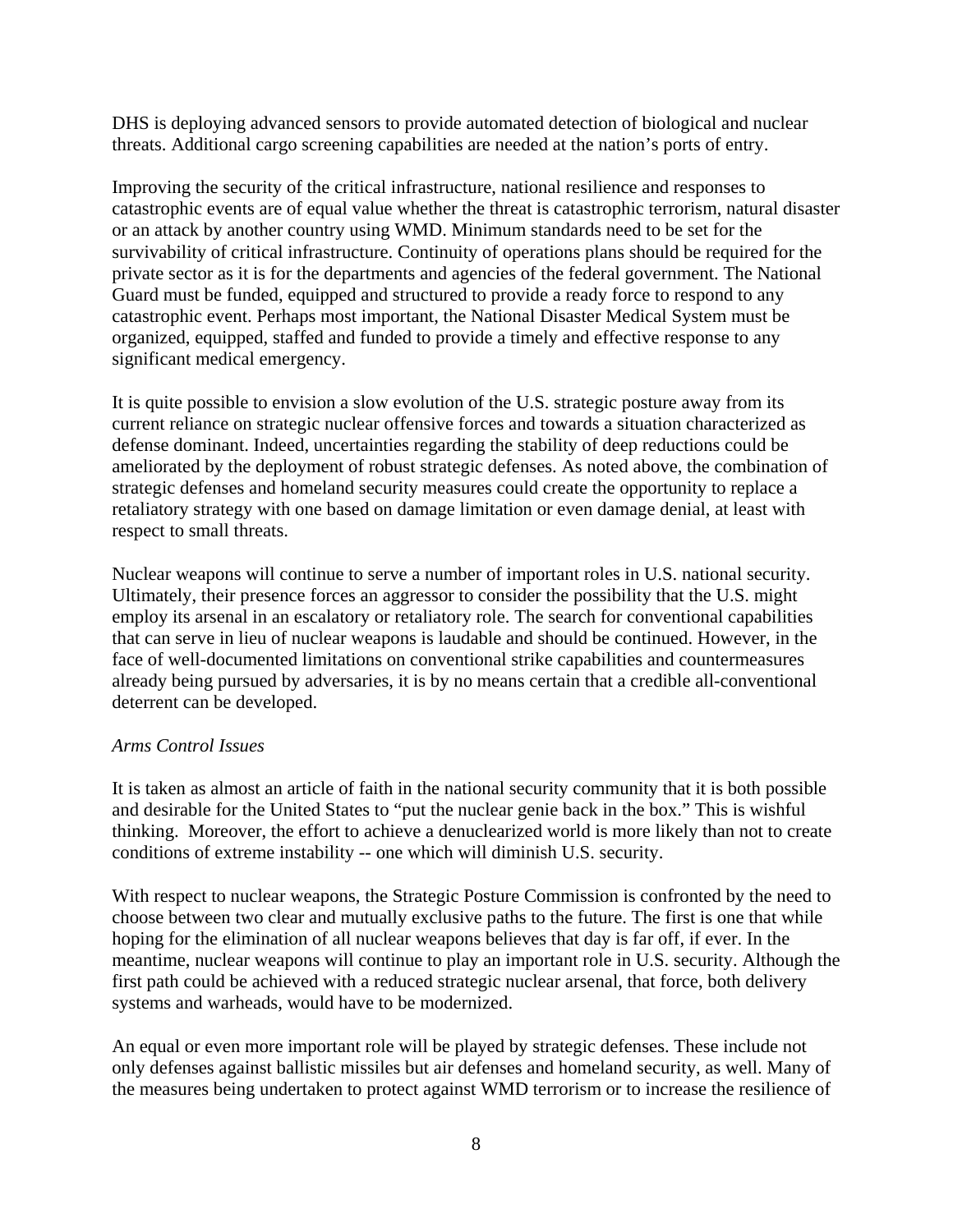the U.S. infrastructure will serve double duty in the event of a deliberate attack on the homeland by a state actor.

The second path seeks complete and total denuclearization within a relatively short period of time, perhaps 20 years. This goal is necessitated, advocates argue, by the dangers created by a proliferated world. Unless all nuclear weapons, materials and knowledge are placed under strict international controls, it is inevitable that the United States will be struck by either a state or nonstate actor.

In order to pursue this second path, nuclear weapons need to be devalued, their utility marginalized and their use inhibited. Moreover, the pursuit of a global no-nukes goal means that the United States and Russia must take the lead in this process. They must reduce their arsenals, eschew modernizing their forces and avoid any measures, however slight, which might give pause to other nuclear states or would-be proliferators.

The problem is that any steps taken to enhance the U.S. strategic posture, whether by modernizing nuclear forces, deploying strategic defenses or even providing for enhanced security of the homeland against WMD, undermines the pursuit of the zero-nukes goal. Nuclear forces cannot be modernized, even for purposes of enhanced safety and security, without a loss of credibility in the zero-nukes goal. Strategic defenses are also anathema because they could encourage others to increase the size of their nuclear arsenals. Even homeland security must be carefully controlled lest it create the potential for survival in the event of a nuclear attack.

The two paths are mutually exclusive. In fact, even support for the eventual goal of total denuclearization makes it difficult to argue the case for modernizing the force in the interim. The greatest danger is that the United States will be able to achieve neither a modernized strategic posture nor zero nuclear weapons. This would be the worst outcome because the United States would be forced to continue to rely on nuclear deterrence for its security with a strategic posture that is obsolete, of uncertain performance and able only to wreak massive damage.

This still may be the preferred strategy to that of failed denuclearization. In order for the zeronukes strategy to be successful it must achieve an unprecedented level of intrusive monitoring and inspection. Moreover, these controls must extend not just to nuclear weapons and materials but also to biological and, even possibly, to cyber "weapons." No system of controls can guarantee 100% against the possibility of surreptitious biological breakout or the acquisition of a WMD by a non-state actor. Thus, pursuing the zero-nukes path is more dangerous for U.S. security than continuing to allow its strategic posture to erode.

Despite assertions regarding the dangers of a proliferated world for U.S. security, it is not clear that those dangers outweigh the risks created by a denuclearization path that is only partially traversed. This author would go so far as to assert that the potential threat of a single nuclear weapon in the hands of a non-state actor would pose less of a threat to U.S. security than would a brittle and potentially failure-prone strategic deterrent.

There are a number of other factors that argue for the retention of a strong and capable nuclear deterrent. These include the growing nationalism and even militancy of Russia, China's large